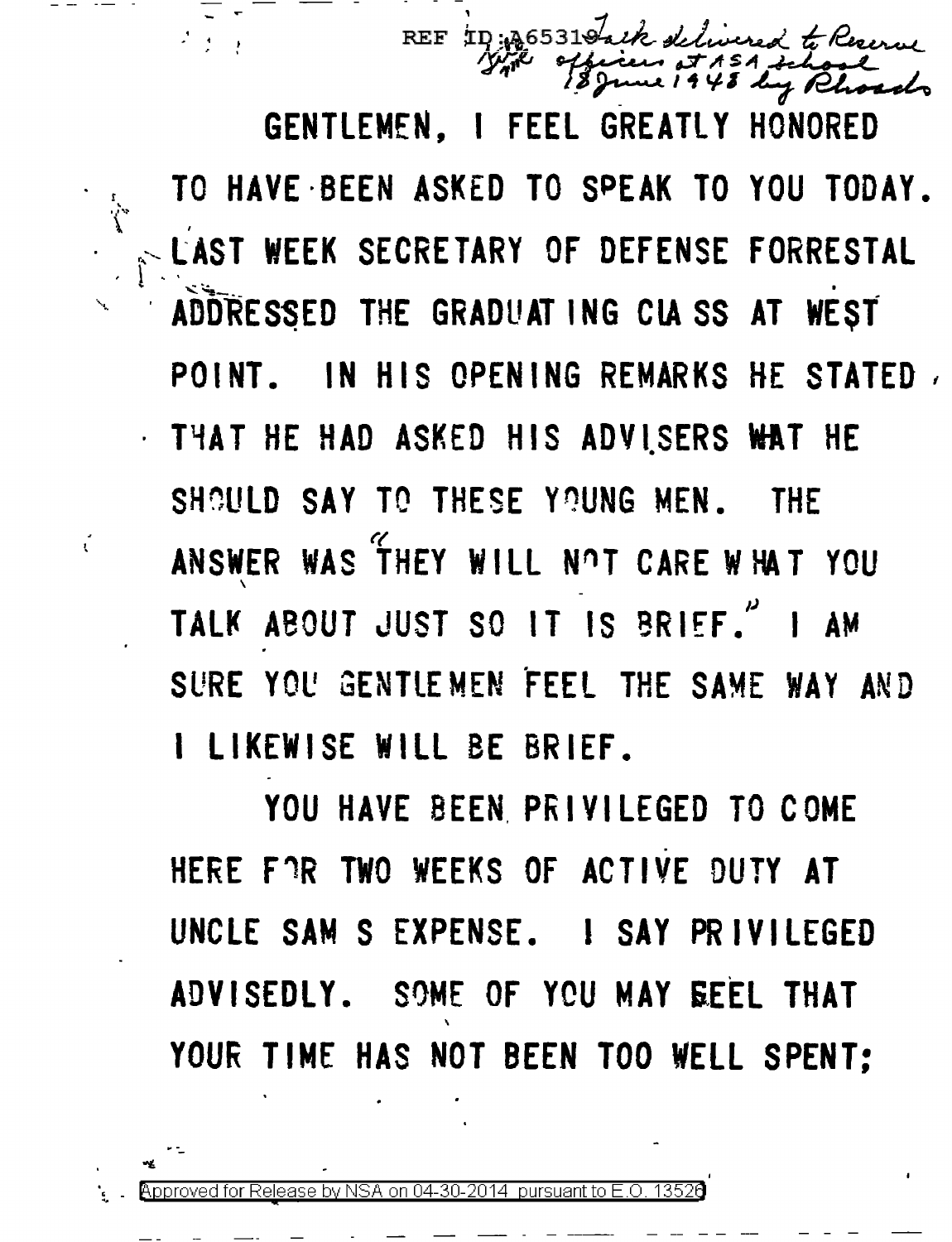I

 $\cdots$  .  $\cdots$ 

 $\ddot{\cdot}$ 

' THAT YOU COULD HAYE BEEN EMPL~JED ON MORE INTERESTING WORK, OR MORE ALONG I THE LINES ON WHICH YOU HAD REEVIOUSLY  $\mathbf{f}$ BEEN EMPLOYED. THERE ARE SEVERAL REASON WHY. THIS COULD NOT BE, AMONG WHICH IS THE RESTRICTION IMPCSED BY THE DEPART-. ,.. MENT OF THE ARMY REGARDING WI AT CATEGORY OF CLASSIFIED MATERIALS MAY BE RELEASED I TO RESERVE OFFICERS. ANOTHER REASON IS THAT DURING YOUR PREVIOUS EMPLOYMENT YOU WERE IN ONE HIGHLY SPECIALIZED ... I ACTIVITY--ONE THAT MAY HAVE BEEN COM-• • I PLETELY OBLITERATED BY THE CESSATION OF,  $\hat{J}$ <sup>1</sup>  $\rightarrow$  '  $\cdot$   $\cdot$  HOSTILITIES; AND IT IS DEPARTMENT OF  $\cdot$  $\dot{\theta}$  . If  $\dot{\theta}$  is a set of  $\dot{\theta}$  is a set of  $\dot{\theta}$  . In the  $\dot{\theta}$  ,  $\dot{\theta}$ THE ARMY POLICY TO BROADEN THE VIEW-POINT AND TRAINING OF ITS OFFICERS.  $\mathcal{F} = \left\{ \begin{matrix} \hat{T} & \hat{T} \\ \hat{T} & \hat{T} \end{matrix} \right\}$ 

 $\begin{array}{ccc} \mathbb{R} & \mathbb{R} & \mathbb{R} & \mathbb{R} & \mathbb{R} & \mathbb{R} & \mathbb{R} & \mathbb{R} & \mathbb{R} & \mathbb{R} & \mathbb{R} & \mathbb{R} & \mathbb{R} & \mathbb{R} & \mathbb{R} & \mathbb{R} & \mathbb{R} & \mathbb{R} & \mathbb{R} & \mathbb{R} & \mathbb{R} & \mathbb{R} & \mathbb{R} & \mathbb{R} & \mathbb{R} & \mathbb{R} & \mathbb{R} & \mathbb{R} & \mathbb{R} & \mathbb{R} & \mathbb$ 

, if  $\{1, 1, 1\}$  is a set of interval in the interval interval interval in  $\{1, 1, 1\}$  $\oint_{\mathcal{F}} \left\{ \begin{array}{ccc} 1 & 1 & 1 \\ 1 & 1 & 1 \end{array} \right.$ 

 $\mathbb{R}^d \cup \mathbb{R}^d$  . The property of  $\mathbb{R}^d$ 

- -----------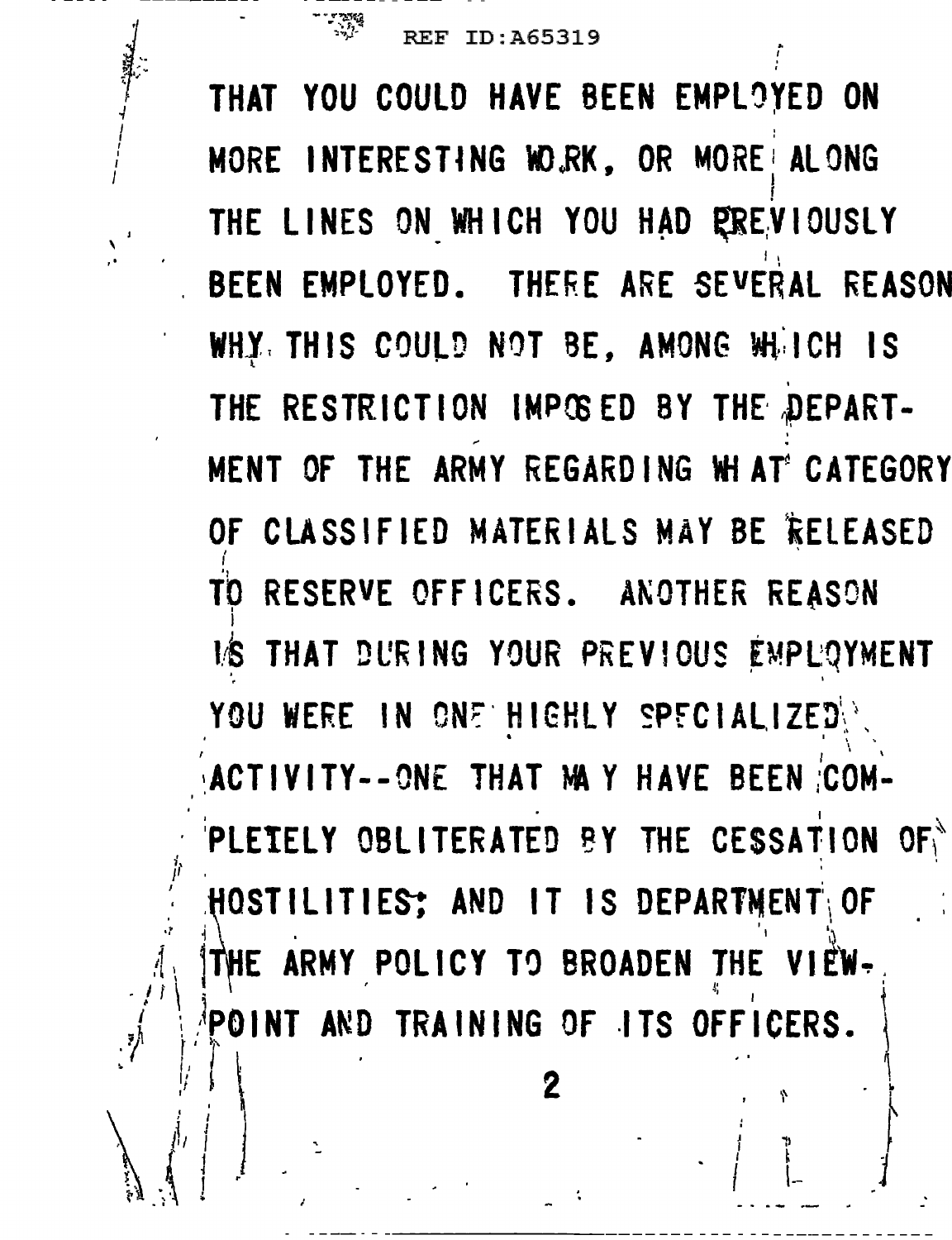I I *!*  I

 $\mathbf{q} \in \mathcal{I}$ 

A YEAR OR SO AGO THIS AGENCY LAUNCHED A BASIC AND ADVANCED COURSE OF 26 AND 46 WEEKS RESPECTIVELY, ENTITIED ARMY SECURITY AGENCY OF FICER GENERAL COURSE, PART I AND PART II. THESE COURSES ARE DESIGNED TO GIVE OFFICERS A GROUNDING AND APPRECIATION OF ALL PHASES OF ASA ACTIVITIES SO THAT THEY M LL BE ABLE. TO SUPERVISE ANY OF THEM. ONLY IN THIS WAY CAN OFFICERS BE CF MOST EFFECTIVE USE TO THE AGENCY. OF COURSE, IT IS EXPECTED THAT AN OFFICER Will CONCEN-TRATE ON ONE SPECIALTY IN ACCORDANCE WITH HIS APTITUDES AND CAPABILITIES, · AND WHEREVER POSS BLE HE Will BE PLACED ON SUCH JOes. AND so WITH YOU GENTLEMEN.

3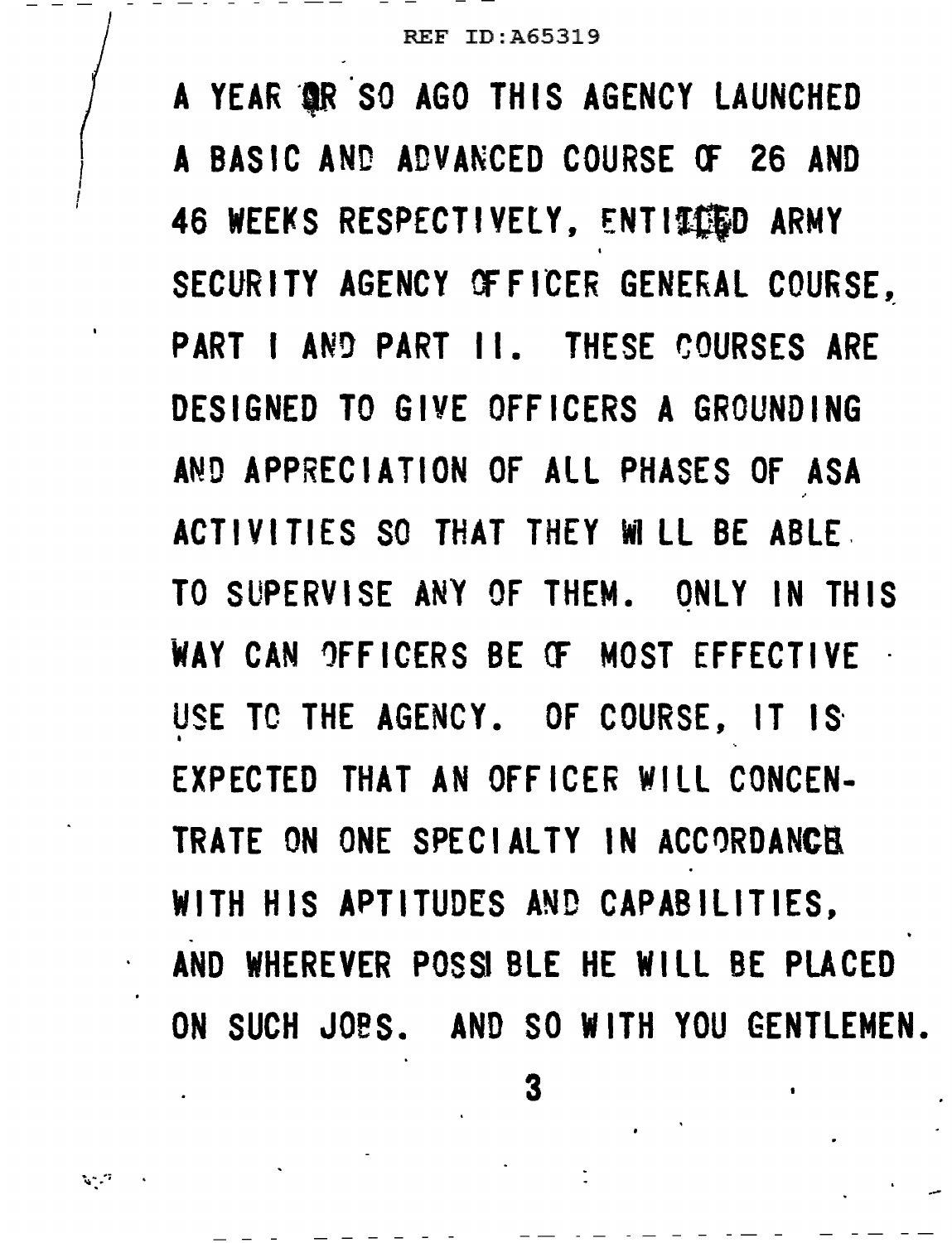YOU MAY BE CALLED UPON TO DIRECT MANY DIVERSE ACTIVITIES IN A FUTURE EMERGENCY, AND IT IS INCUMBENT UPON THE AGENCY AND UPON YOU TO BROADEN YOUR KNOWLEDGE TO THE GREATEST EXTENT POSSIBLE.

YOU ARE PART OF THE ARMY, A VERY VITAL **ART. UPON YOU THE COUNTRY DEPENDS FOR** ITS MAJOR EFFORT IN TIME OF EMERGENCY. THE ARMY TEAM CONSISTS OF THE REGULARS, THE NATIONAL GUARD, AND THE RESERVES. NO ONE OF THEM CAN AFFORD TO ASSUME THAT ANY ONE OF THEM CAN CARRY THE BURDEN ALONE. EACH ONE OF THEM MUST ASSIST AND ENCOURAGE THE OTHERS. AND EACH INDIVIDUAL OF ANY OF THEM MUST NOT OVER-LOOK ANY OPPORTUNITY TO PUBLICIZE AND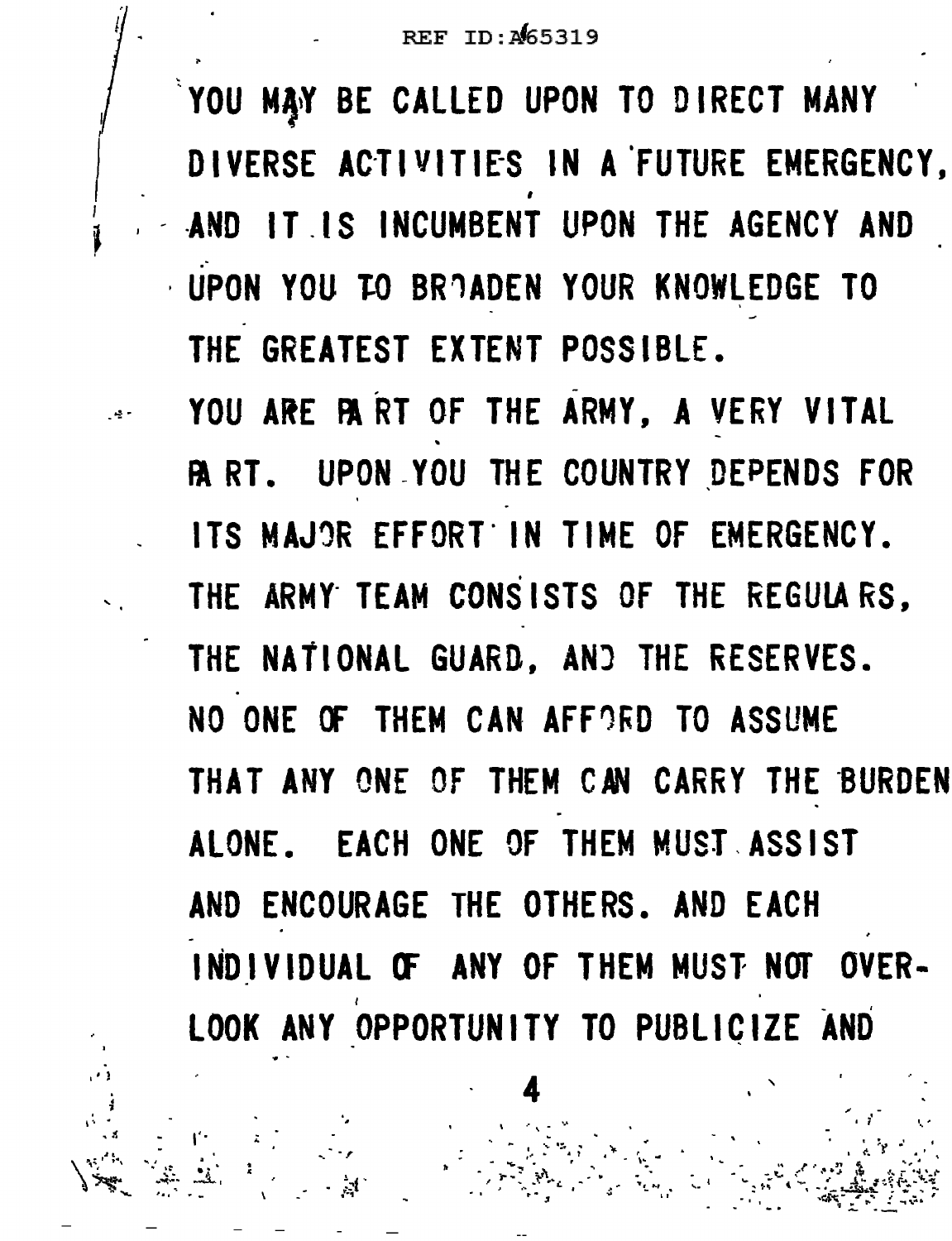FURTHER THIS CONCEPT. THE COUNTRY COMES FIRST, ANYTHING ELSE OF A SELFISH NATURE MUST BE SUBORDINATED. YOU AND I CAN CITE MANY EXAMPLES OF VIOLATIONS OF THIS PRINCIPLE. PUT LET US BE SURE THAT YOU AND L ALWAYS KEEP IT IN MIND AND PRACTICE IT.

I HOPE YOU GENTLEMEN HAVE MADE THE MOST OF YOUR OPPORTUNITIES WILLE HERE DURING THE PAST TWO WEEKS, AND I HOPE YOU WILL RETURN OFTEN. WE WILL ALWAYS TRY TO MAKE YOUR STAY PLEASANT AND PROFITABLE. WE WELCOME ANY SUGGES-TIONS YOU MAY HAVE FOR IMPROVEMENT. THERE ARE TIMES WE EN YOU HAVE THOUGHT THE ARMY ACTS IN STRANGE WAYS IN THE

 $\binom{1}{k}$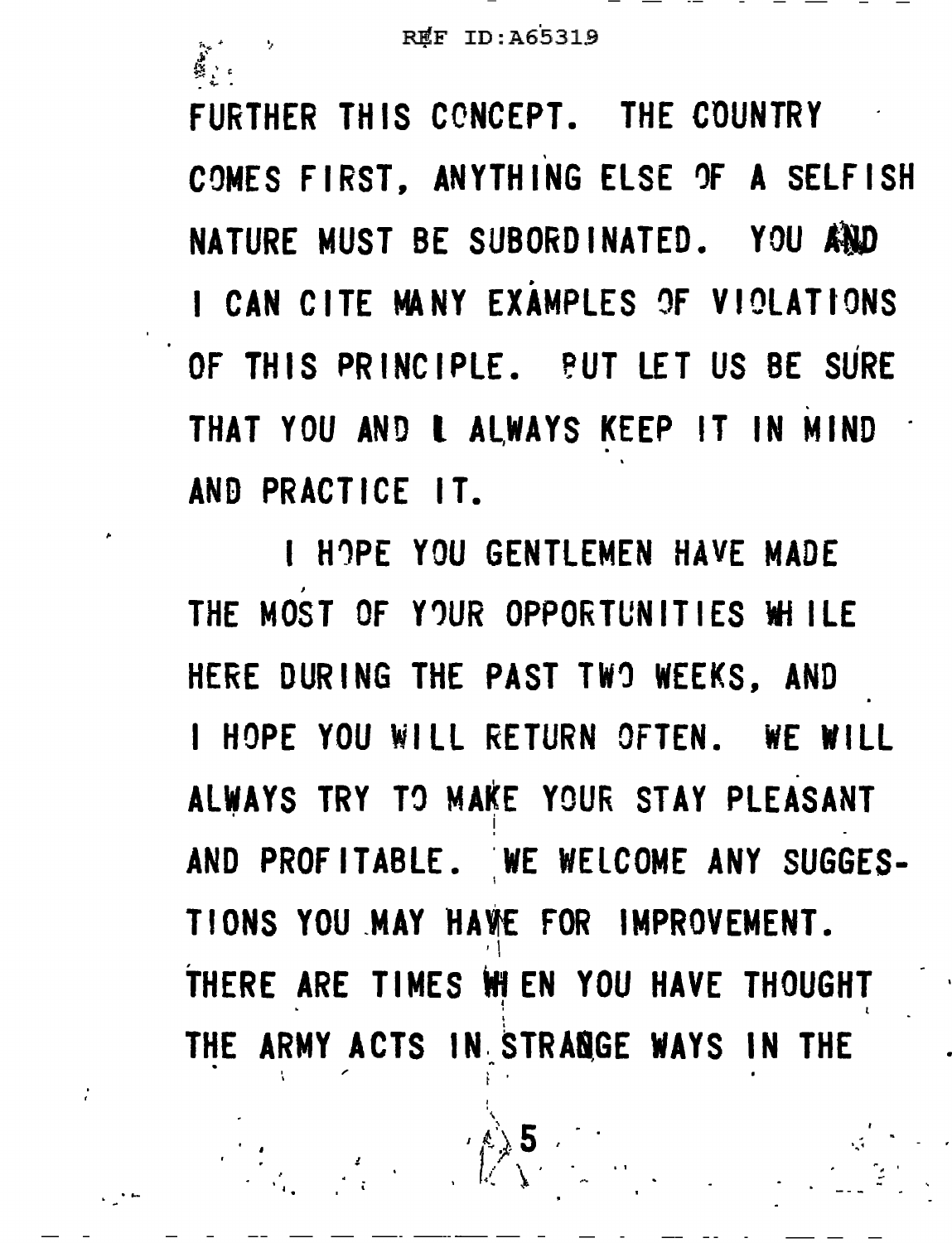PAST AND YOU WILL FIND IT SO IN THE FUTURE. THE ARMY IS A HUGE CALOSSUS. IT MOVES SLOWLY, IMPONDER OUSLY, AND IT MAKES MISTAKES. RED TAPE IS INEVITABLE WE HAVE TO LIVE WITH IT AND MAKE THE BEST OF IT.

LET ME LEAVE WITH YOU A QUOTATION FROM D R. REINHOLD NIERBUHR, OF THE UNION THEOLOGICAL SEMINARY--

"GOD GRANT ME THE COURAGE TO CHANGE THE THINGS I CAN CHANGE, THE SERENITY TO ACCEPT THOSE I CANNOT CHANGE, AND THE WISDOM TO KNOW THE DIFFERENCE." I URGE UPON YOU TO CULTIVATE THIS ATTITUDE OF MIND.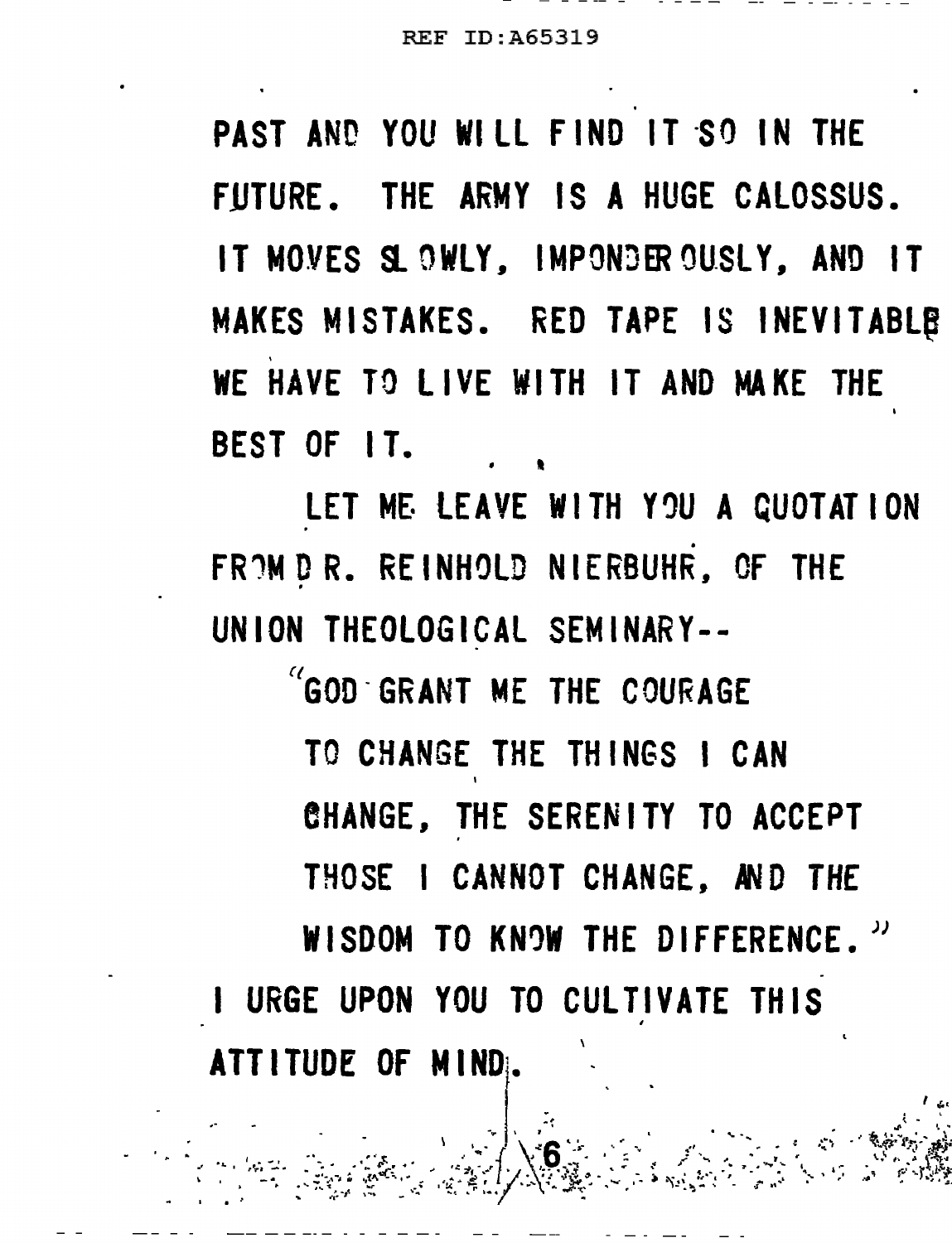$\frac{1}{2}$ FEF  $\left(\frac{1}{2}\right)^3$ Guitherinen, Short grantly Count  $\overline{\gamma_{\rm A}}$ to liane been asked to speak to you today, myrosessalos will be brief. Frost week becachary of Defence Formatal addressed the graduating class at West Coint In his opening resamento he stated that he had asked his advisers what he stiviled say to these young men. care what you talk about you quittenun feel the same way and I likewise will be <u>linef.</u> Gow have been privileged to come here for two weeks of active duty at Uncle Sams expense. Isay privileged advisedly Some of you may feel that your time has not been too well spent; that you could have here employed on more interacting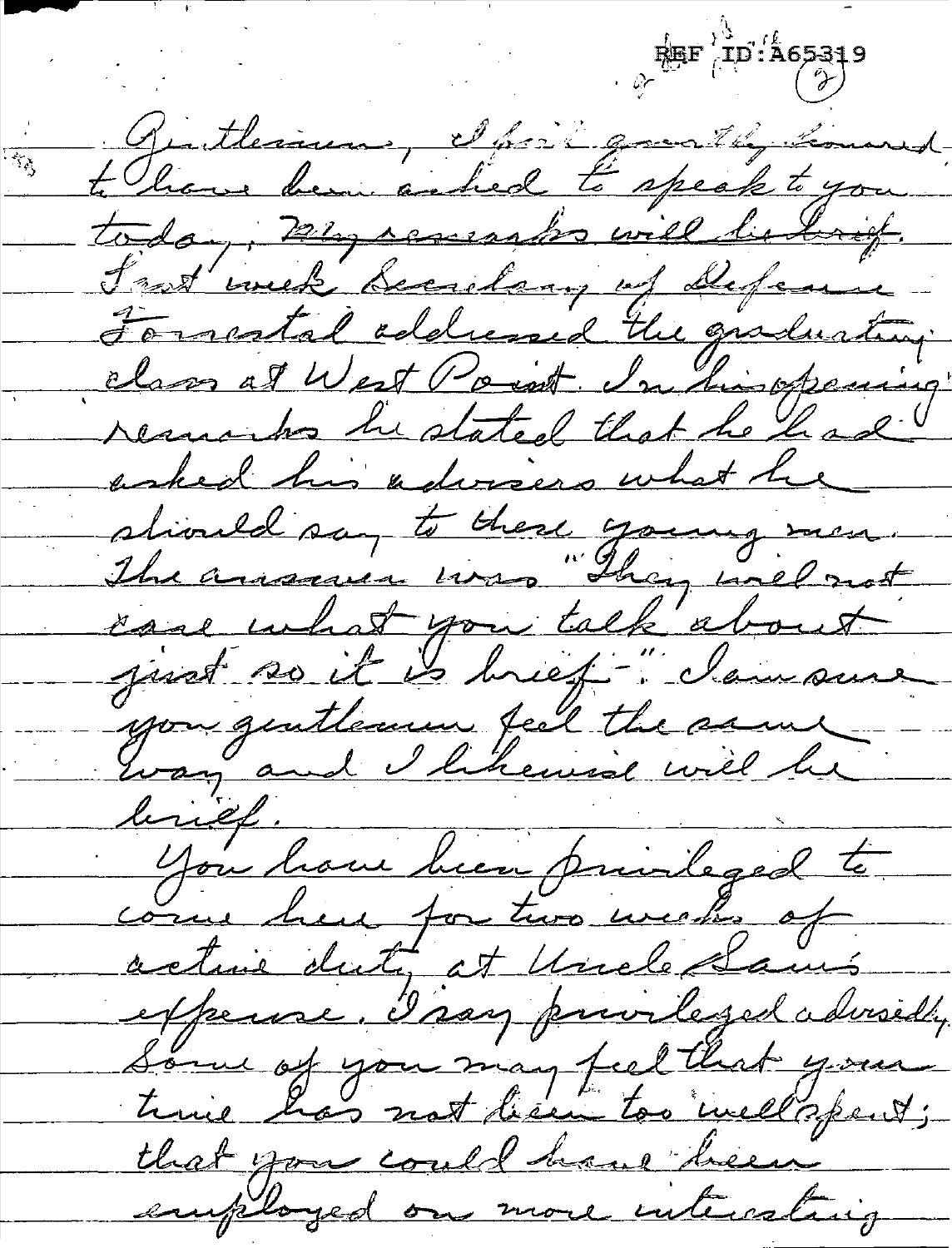work, or more along the hues on ulich you had previously been employed. There revered reasons why this could not be, among which and restriction imposed by the Department of the aring regarding what , clarified materials may be released to Riseau Officers, amitter resson is that during your previous employment you were un our highly specialized activityobliterated by the cessation of hostilities; and it is department of the army policy to broaden the vicepoint and training of its officers. A year or so ago this agency towntiel a toni and helvanced course of 26 and 46 weeks refuctionly entitled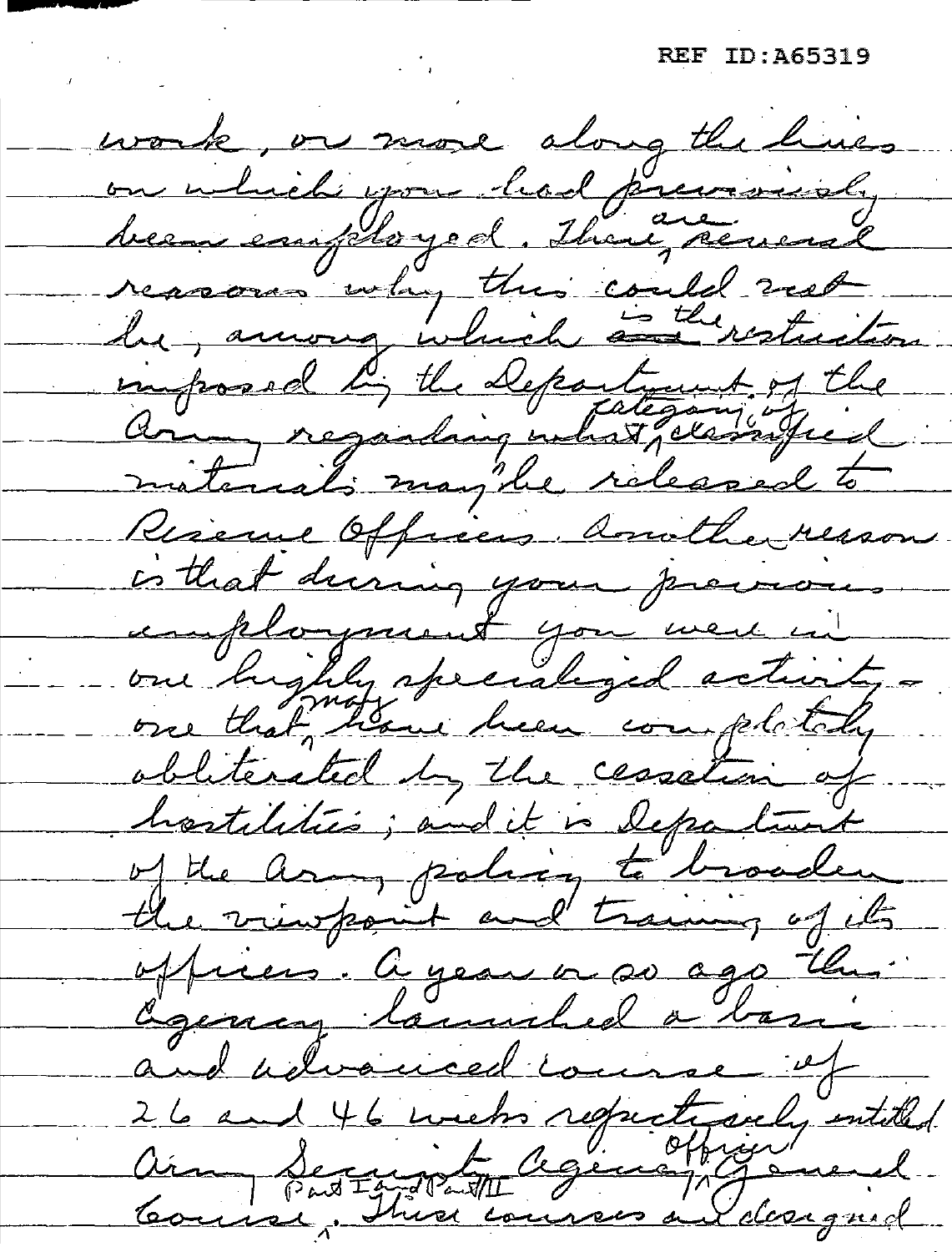to que officers a grounding and appreciation of allphases of ASA articles hollat they hiel able to fit supervice can of them, Only in the way can officers be of most effectively use to the agency. of course it is expected that an effice will concentrate on one specially in accordance with his aptitudes and copalictions and wherever possible he will be placed on such jobs and no with you gentlemen you may be called upon to direct many during activities instructive anisagement, and it is incumbent upon the agency and you to broaden jour knowledge you are part of the army, a many withel part. ypon you the country definals for its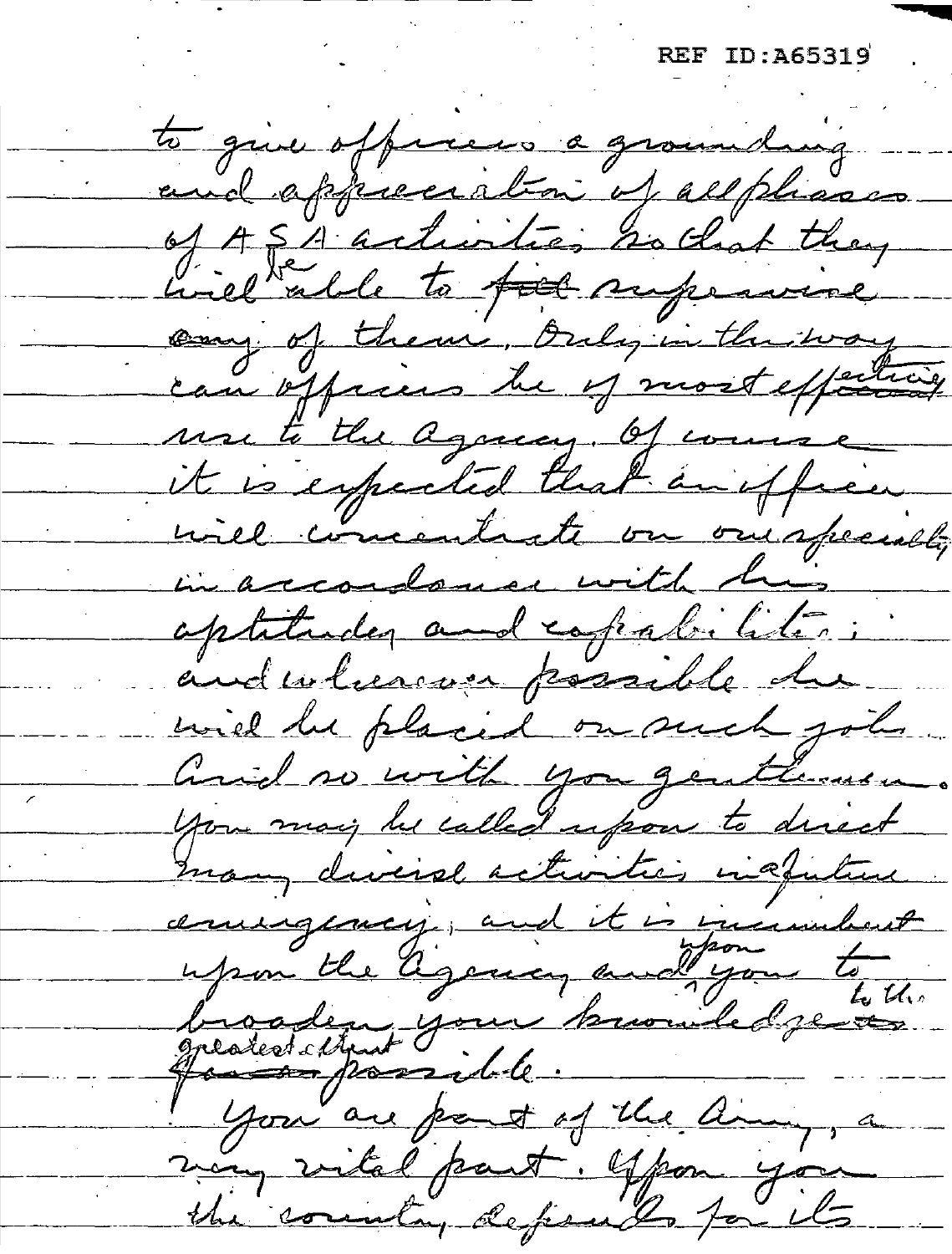major effort in true of envergence The aring team consists of the Regular, the Ustinial guerral and the Reserves. No one of them can offord to assume that any one of them can canny the build alone. Each our of them must assist and incominge the others. and each individual of any of them must not overlook any opportunity to publicize and further this concept. The country comes first, anything clase of a selfish scattine must le subordinated. Gove and d'can cite manjegaigeles of vilations of the principle. But let no be sure that you and I always keep it in mind and practice it. I hope you gentlemen home made the most of you opportunities while here during the past two